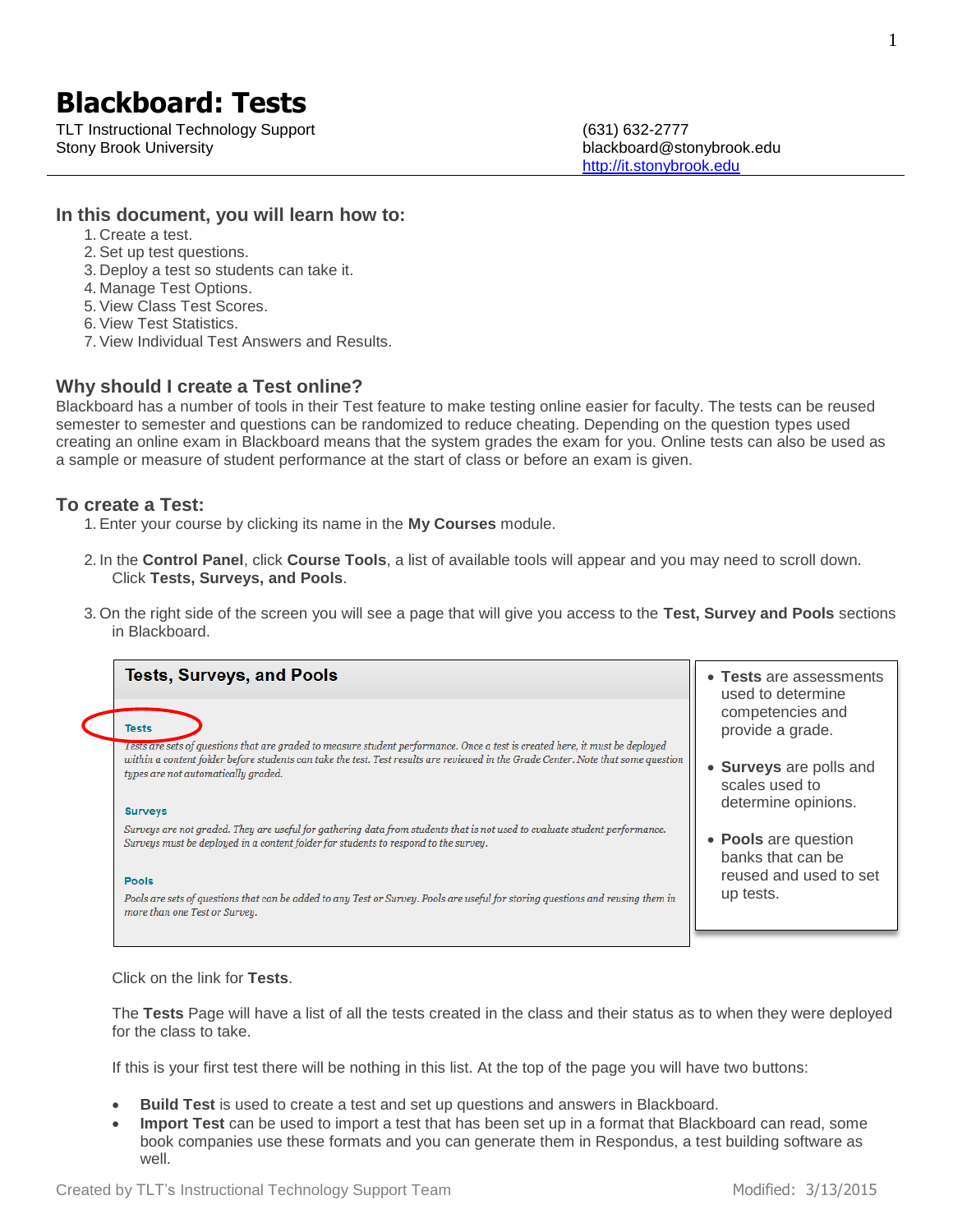#### 4. Click on **Build Test**.

| <b>Tests</b>                                                  |          |                  |
|---------------------------------------------------------------|----------|------------------|
| Tests are a means of assessing student performance. More Help |          |                  |
| <b>Build Test</b><br><b>Iport Test</b>                        |          |                  |
| Name $\triangle$                                              | Deployed | Date Last Edited |

5. You are now on the **Test Information** page:

|                                                  |   |                      |                                          | <b>Test Information</b><br>Type a Name for the test. This is a required field. The name is the title text that appears in the content area. Use a<br>descriptive name to help users identify the test. More Help |           |                        |                          |       |  |              |                                                               |    |    |   |               |   |  |  |        |          |               |  |
|--------------------------------------------------|---|----------------------|------------------------------------------|------------------------------------------------------------------------------------------------------------------------------------------------------------------------------------------------------------------|-----------|------------------------|--------------------------|-------|--|--------------|---------------------------------------------------------------|----|----|---|---------------|---|--|--|--------|----------|---------------|--|
|                                                  |   |                      |                                          | Indicates a required field.                                                                                                                                                                                      |           |                        |                          |       |  |              |                                                               |    |    |   |               |   |  |  | Cancel |          | <b>Submit</b> |  |
| <b>Test Information</b><br>* Name<br>Description |   |                      |                                          |                                                                                                                                                                                                                  |           | <b>Literary Theory</b> |                          |       |  |              |                                                               |    |    |   |               |   |  |  |        |          |               |  |
|                                                  |   | $T$ T $\overline{T}$ |                                          |                                                                                                                                                                                                                  | Paragraph |                        | $\overline{\phantom{a}}$ | Arial |  | $\mathbf{v}$ | 3(12pt)                                                       |    |    |   | * 표 * 토 * 포 * |   |  |  |        | ç        | $33 \times$   |  |
| $\chi$                                           | n | n                    | Q                                        |                                                                                                                                                                                                                  |           |                        |                          |       |  |              |                                                               |    |    |   |               |   |  |  |        |          |               |  |
| $\circled{\scriptstyle\bullet}$                  |   |                      | $\mathbf{L}$ $\mathbf{L}$ $\mathbf{J}_x$ |                                                                                                                                                                                                                  |           |                        |                          |       |  |              | $\bullet$ Mashups $\bullet$ $\P$ 66 $\circ$ $\circ$ $\bullet$ | 田田 | H. | m | 脚             | Ħ |  |  |        | HTML CSS |               |  |

- This page requires that you give your new test a Name to continue creating it. The **Name** can be anything.
- **Description** is a place where you can put notes or more information for your class including chapters where the test information can be found.
- **Instructions** are a place where you can include additional test instructions; such as if the test can be taken multiple times or if there is a time limit.
- **Description** and **Instructions** will both appear at the top of the test as the student is taking it.

Once you have completed these fields click **Submit**.

6. The **Test Canvas** page is where you begin to add your questions and build your test:

| Test Canvas: Literary Theory ◎<br>The Test Canvas allows you to add and edit questions, add question sets or random blocks, reorder questions, and<br>review the test. More Help |                                                                    |                         |  |                   |  |  |  |  |  |  |  |
|----------------------------------------------------------------------------------------------------------------------------------------------------------------------------------|--------------------------------------------------------------------|-------------------------|--|-------------------|--|--|--|--|--|--|--|
| Create Question $\sim$                                                                                                                                                           | Reuse Question $\sim$                                              | <b>Upload Questions</b> |  | Question Settings |  |  |  |  |  |  |  |
| Description                                                                                                                                                                      |                                                                    |                         |  |                   |  |  |  |  |  |  |  |
| Instructions                                                                                                                                                                     |                                                                    |                         |  |                   |  |  |  |  |  |  |  |
| Total Questions 0                                                                                                                                                                |                                                                    |                         |  |                   |  |  |  |  |  |  |  |
| <b>Total Points</b><br>$\Omega$                                                                                                                                                  |                                                                    |                         |  |                   |  |  |  |  |  |  |  |
| This test has no questions!                                                                                                                                                      | Create questions on the fly or add questions from other resources. |                         |  |                   |  |  |  |  |  |  |  |

- **Create Question** lets you choose from different types of questions and build your test. These types include: Multiple choice, True/False, Matching, Ordering, Hot Spot, Fill in the Blank and more.
- **Reuse Question** lets you pull questions from other tests and pools that you previously created in Blackboard.
- **Upload Questions** lets you upload test questions from book companies and Respondus that have been set up in a format that Blackboard can read.
- **Question Settings** are options that allow you to change how your test will appear, for example if you would like to have images in your questions or answers the option must be checked off in Question Settings before creating the question.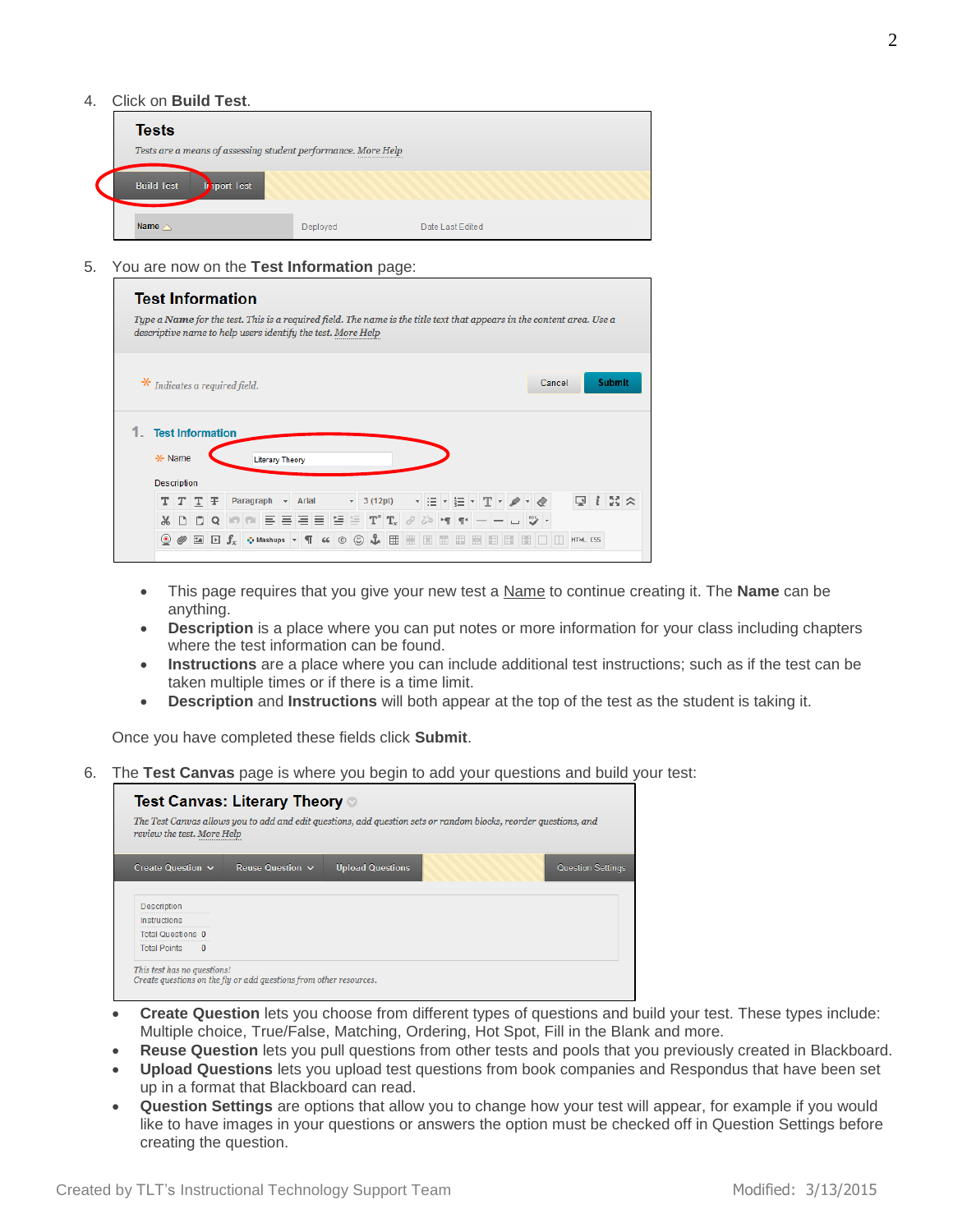# **Types of Questions:**

There are 17 different types of test questions, and several ways to insert them into your test.

Most questions are graded automatically, but those denoted with an asterisk (\*) below must be graded manually.

- 1. Calculated Formula: Consists of an equation. Variable values may be set to change for each student who takes the test.
- 2. Calculated Numeric: A fill-in-the-blank question that must be answered with a number.
- 3. Either/Or: Must be answered Yes/No, Agree/Disagree, Right/Wrong, or True/False.
- 4. \*Essay: For lengthy written answers.
- 5. \*File Response: Like an Essay question, but instead of typing into Blackboard, students upload a file (like Word or Excel). The instructor may then download the file to their computer. *NOTE: Avoid using special characters (!,@,#,\$,etc.) in your filename (Example: Exam#3.doc) because Blackboard cannot read them properly. If you upload a file whose name contains one of these characters, Blackboard will give an error and not let you access the file.*
- 6. Fill in Multiple Blanks: Fill in more than one blank in the same sentence or paragraph.
- 7. Fill in the Blank: Fill in one blank in a sentence or paragraph.
- 8. Hot Spot: Upload an image and designate an area which must be selected in order to answer correctly. *Example: Identify the stomach in a picture of the digestive system*
- 9. Jumbled Sentence: Identify the correct word from a drop-down menu.
- 10. Matching: Match the items in column A with their counterparts in column B.
- 11. Multiple Answer: Similar to multiple choice, except more than one answer may be selected if applicable.
- 12. Multiple Choice: Select one correct answer from a group of potential answers.
- 13. Opinion Scale/Likert: Select an answer from a range of best to worst, most to least, etc. *NOTE: Because this question type gauges opinion, we do not recommend it for graded tests. Use it in a survey, instead!*
- 14. Ordering: Rearrange answers into a specific order.
- 15. Quiz Bowl: Answers must be phrased in the form of a question, like "Jeopardy!"
- 16. \*Short Answer: Similar to an essay question, but shorter.
- 17. True/False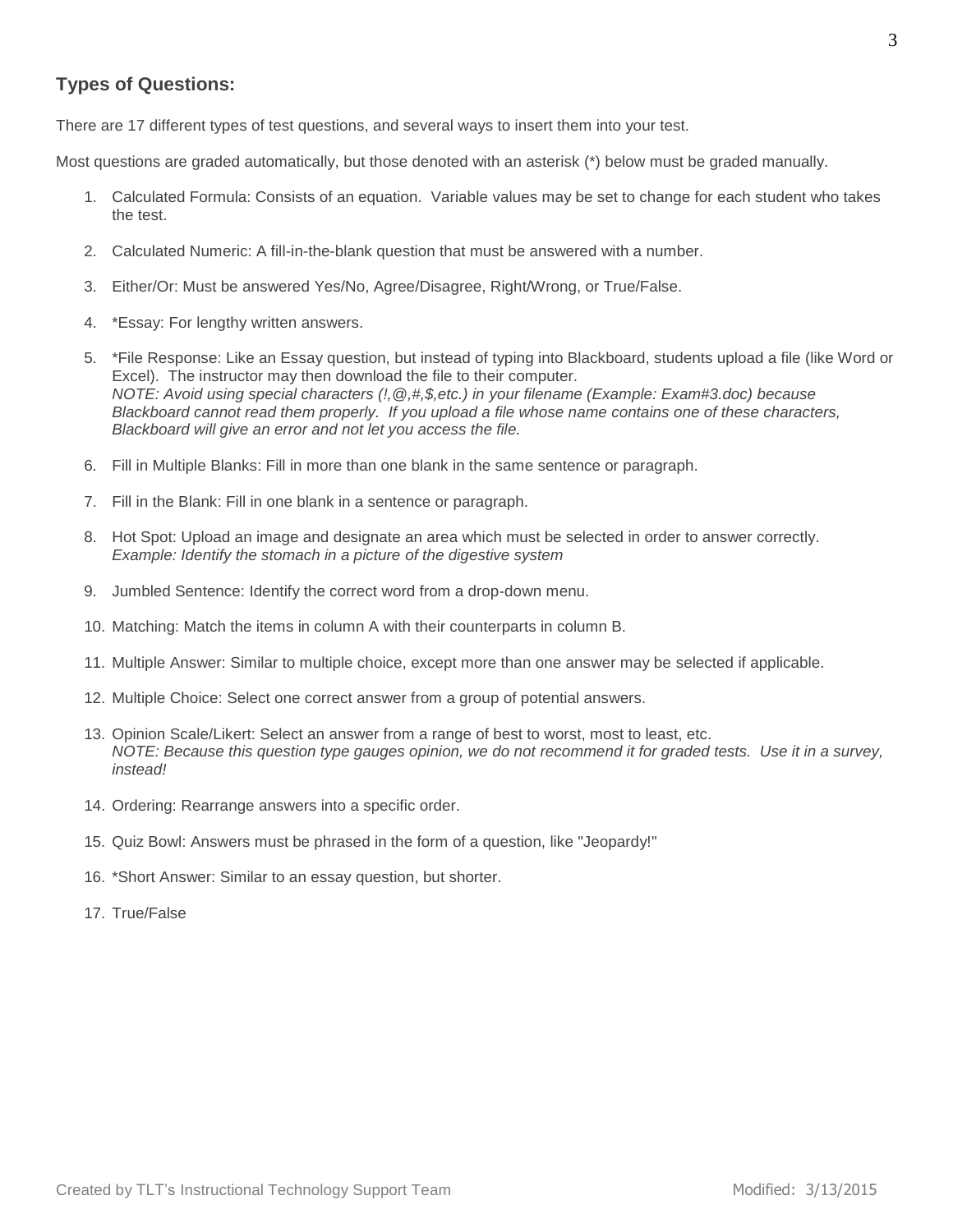# **Creating Questions:**

For this section we will be creating Multiple Choice and Short Answer questions.

## **Multiple Choice Questions**

1. Click on **Create Question**. You will see a blue box come up with the different question types available in Blackboard. Click on **Multiple Choice**.



2. You are now on the **Create/Edit Question** Page. On this page you can put in the **Question Text**.

| <b>Create/Edit Multiple Choice Question</b>                                                                                                                                                             |                                     |                           |                  |
|---------------------------------------------------------------------------------------------------------------------------------------------------------------------------------------------------------|-------------------------------------|---------------------------|------------------|
| Multiple Choice questions allow students to choose one correct answer from a selection of answers. Up to 100 answers can be added<br>to the question. More Help                                         |                                     |                           |                  |
| $*$ Indicates a required field.                                                                                                                                                                         | Cancel                              | Submit and Create Another | <b>Submit</b>    |
| <b>Question</b><br><b>Question Title</b><br><b>X</b> Question Text                                                                                                                                      |                                     |                           |                  |
| TTTF<br>Paragraph<br>- Arial                                                                                                                                                                            | → HE → HE → T → A → A<br>$-3(12pt)$ | ⊵                         | $33 \times$<br>i |
| 마이아이 리드 리드 모드 파파 기사에 빠르르니까~<br>$\mathsf{X}$                                                                                                                                                             |                                     |                           |                  |
| $\circledcirc \mathscr{O}$ Ex $\mathbb{F}_X$ $\circ$ Mashups $\overline{\phantom{a}}$ T $\phantom{a}$ $\circledcirc \circledcirc \mathscr{L}$ . Hence the energy energy energy $\overline{\phantom{a}}$ |                                     |                           |                  |
| The author of On the Sublime is:                                                                                                                                                                        |                                     |                           |                  |

Under **Options** you can choose how you would like to have your questions formatted, including if you want the answers to randomize each time the test is taken and if you would like students to receive partial credit for answers.

| <b>Options</b>                  |                                                                                                                                      |
|---------------------------------|--------------------------------------------------------------------------------------------------------------------------------------|
|                                 | If partial credit is allowed, each incorrect answer can specify what percentage of the total points should be given for that answer. |
| Answer Numbering                | None<br>▼                                                                                                                            |
| <b>Answer Orientation</b>       | Vertical<br>$\rightarrow$                                                                                                            |
| <b>Allow Partial Credit</b>     |                                                                                                                                      |
| Show Answers in Random<br>Order | m                                                                                                                                    |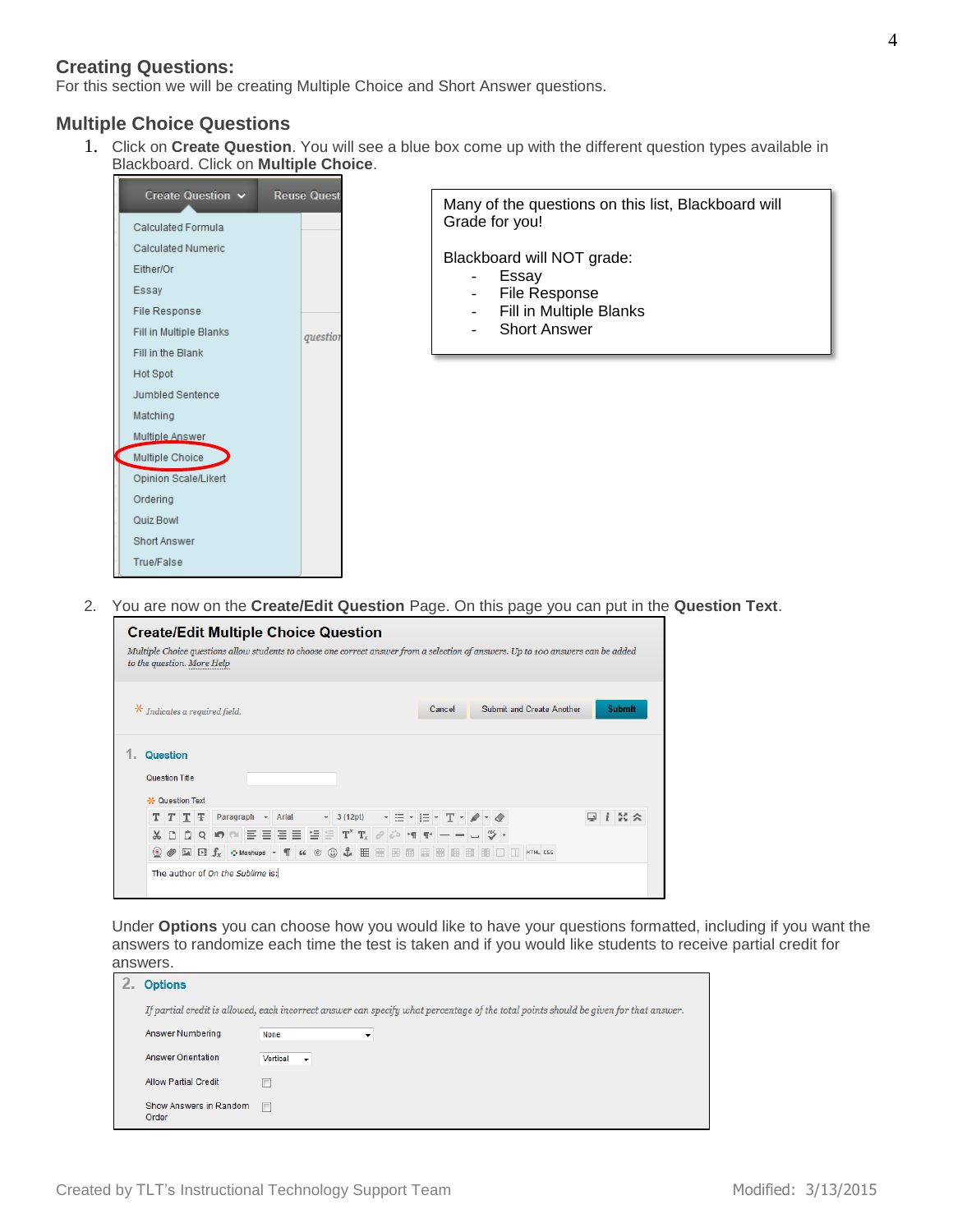3. Under **Answers** you can choose how many answers your students should pick from. Here you will also type your answers. Make sure to change the **toggle** to which answer is correct.

| <b>Answers</b>                                                                                                                                                                                                                                    |        |
|---------------------------------------------------------------------------------------------------------------------------------------------------------------------------------------------------------------------------------------------------|--------|
| Select the number of answer moices, fill in the fields with possible answers, and select the correct answer.                                                                                                                                      |        |
| Number of Answers<br>$\overline{\phantom{a}}$                                                                                                                                                                                                     |        |
| Correct                                                                                                                                                                                                                                           |        |
| Answer 1.<br>- HE- HE- T- A - K 및 I X A<br>Ŧ<br>Paragraph<br>$T$ T<br>- Arial<br>$-3(12pt)$                                                                                                                                                       | Remove |
| 로트트트 '트로 T' T, 2 2 에 11 - - - - ヴ<br>DDQDO<br>$\mathbb{R}^-$                                                                                                                                                                                      |        |
| Of $f_x$ $\circ$ Mashups $\overline{\phantom{a}}$ ( $\circ$ $\circ$ $\circ$ $\overline{\phantom{a}}$ $\boxplus$ $\boxplus$ $\boxplus$ $\boxplus$ $\boxplus$ $\boxplus$ $\boxplus$ $\boxplus$ $\boxplus$ $\Box$ $\Box$ $\Box$ $\Box$ $\Box$ $\Box$ |        |
| Longinus                                                                                                                                                                                                                                          |        |
|                                                                                                                                                                                                                                                   |        |

4. In **Feedback** you can write a response to the answers the student chose. This is not required.

| 4. | <b>Feedback</b>                                                                                  |  |  |  |  |  |  |                                                                                                                                                                                   |                                                                                                                                                                                                                                                                                                                                                                                                                                                               |  |  |  |  |  |  |  |  |  |  |      |  |  |                                                                                                                                          |  |  |
|----|--------------------------------------------------------------------------------------------------|--|--|--|--|--|--|-----------------------------------------------------------------------------------------------------------------------------------------------------------------------------------|---------------------------------------------------------------------------------------------------------------------------------------------------------------------------------------------------------------------------------------------------------------------------------------------------------------------------------------------------------------------------------------------------------------------------------------------------------------|--|--|--|--|--|--|--|--|--|--|------|--|--|------------------------------------------------------------------------------------------------------------------------------------------|--|--|
|    | partially correct will receive the feedback for an incorrect answer.                             |  |  |  |  |  |  |                                                                                                                                                                                   |                                                                                                                                                                                                                                                                                                                                                                                                                                                               |  |  |  |  |  |  |  |  |  |  |      |  |  | Enter feedback that will display in response to a correct answer and an incorrect answer. If partial credit is allowed, answers that are |  |  |
|    | Correct Response Feedback<br>$T$ $T$ $T$ $\mp$<br>Paragraph<br>Arial<br>$\overline{\phantom{a}}$ |  |  |  |  |  |  | $\mathbf{r}$ 3 (12pt) $\mathbf{r}$ $\mathbf{r}$ $\mathbf{r}$ $\mathbf{r}$ $\mathbf{r}$ $\mathbf{r}$ $\mathbf{r}$ $\mathbf{r}$ $\mathbf{r}$ $\mathbf{r}$ $\mathbf{r}$ $\mathbf{r}$ |                                                                                                                                                                                                                                                                                                                                                                                                                                                               |  |  |  |  |  |  |  |  |  |  | 55 2 |  |  |                                                                                                                                          |  |  |
|    |                                                                                                  |  |  |  |  |  |  |                                                                                                                                                                                   | ᇮ ㅁ ㅁ ㅇ  ㅇ  ㅇ  ㄹ ㄹ ㄹ ㅌ 'ㅌ ㅌ 'ㅍ' ㅠ, @  ¿>  ㅋ  ㅠ ㅡ ㅡ ㅡ   "♡ ㅜ                                                                                                                                                                                                                                                                                                                                                                                                   |  |  |  |  |  |  |  |  |  |  |      |  |  |                                                                                                                                          |  |  |
|    |                                                                                                  |  |  |  |  |  |  |                                                                                                                                                                                   | $\circledcirc$ $f_x$ $\circ$ Mashups $\overline{\phantom{a}}$ $\overline{\phantom{a}}$ $\overline{\phantom{a}}$ $\circledcirc$ $\circledcirc$ $\overline{\phantom{a}}$ $\overline{\phantom{a}}$ $\overline{\phantom{a}}$ $\overline{\phantom{a}}$ $\overline{\phantom{a}}$ $\overline{\phantom{a}}$ $\overline{\phantom{a}}$ $\overline{\phantom{a}}$ $\overline{\phantom{a}}$ $\overline{\phantom{a}}$ $\overline{\phantom{a}}$ $\overline{\phantom{a}}$ $\$ |  |  |  |  |  |  |  |  |  |  |      |  |  |                                                                                                                                          |  |  |
|    |                                                                                                  |  |  |  |  |  |  |                                                                                                                                                                                   |                                                                                                                                                                                                                                                                                                                                                                                                                                                               |  |  |  |  |  |  |  |  |  |  |      |  |  |                                                                                                                                          |  |  |
|    |                                                                                                  |  |  |  |  |  |  |                                                                                                                                                                                   |                                                                                                                                                                                                                                                                                                                                                                                                                                                               |  |  |  |  |  |  |  |  |  |  |      |  |  |                                                                                                                                          |  |  |

5. **Categories and Keywords** are not required but they are useful in tagging questions with certain criteria if you plan to reuse them in other tests.

| <b>Categories and Keywords</b> |                                                                                                                                                                                                                                    |
|--------------------------------|------------------------------------------------------------------------------------------------------------------------------------------------------------------------------------------------------------------------------------|
|                                | Click Add to add a Category, Topic, Level of Difficulty, or Keyword to the question. Click the X icon to remove it. Click an existing entry<br>to access a complete list of Categories, Topics, Levels of Difficulty, or Keywords. |
| Categories                     | None<br>Add                                                                                                                                                                                                                        |
| <b>Topics</b>                  | None<br>Add                                                                                                                                                                                                                        |
| Levels of Difficulty           | None<br>Add                                                                                                                                                                                                                        |
| Kewwords                       | None<br>Add                                                                                                                                                                                                                        |

6. **Instructor Notes** is a place where you can type notes to yourself about a question. Students cannot see these.

| 6. | <b>Instructor Notes</b> |
|----|-------------------------|
|    | <b>Instructor Notes</b> |
|    | 185                     |
|    |                         |
|    |                         |

7. When you have created your question and filled in the answer click **Submit**.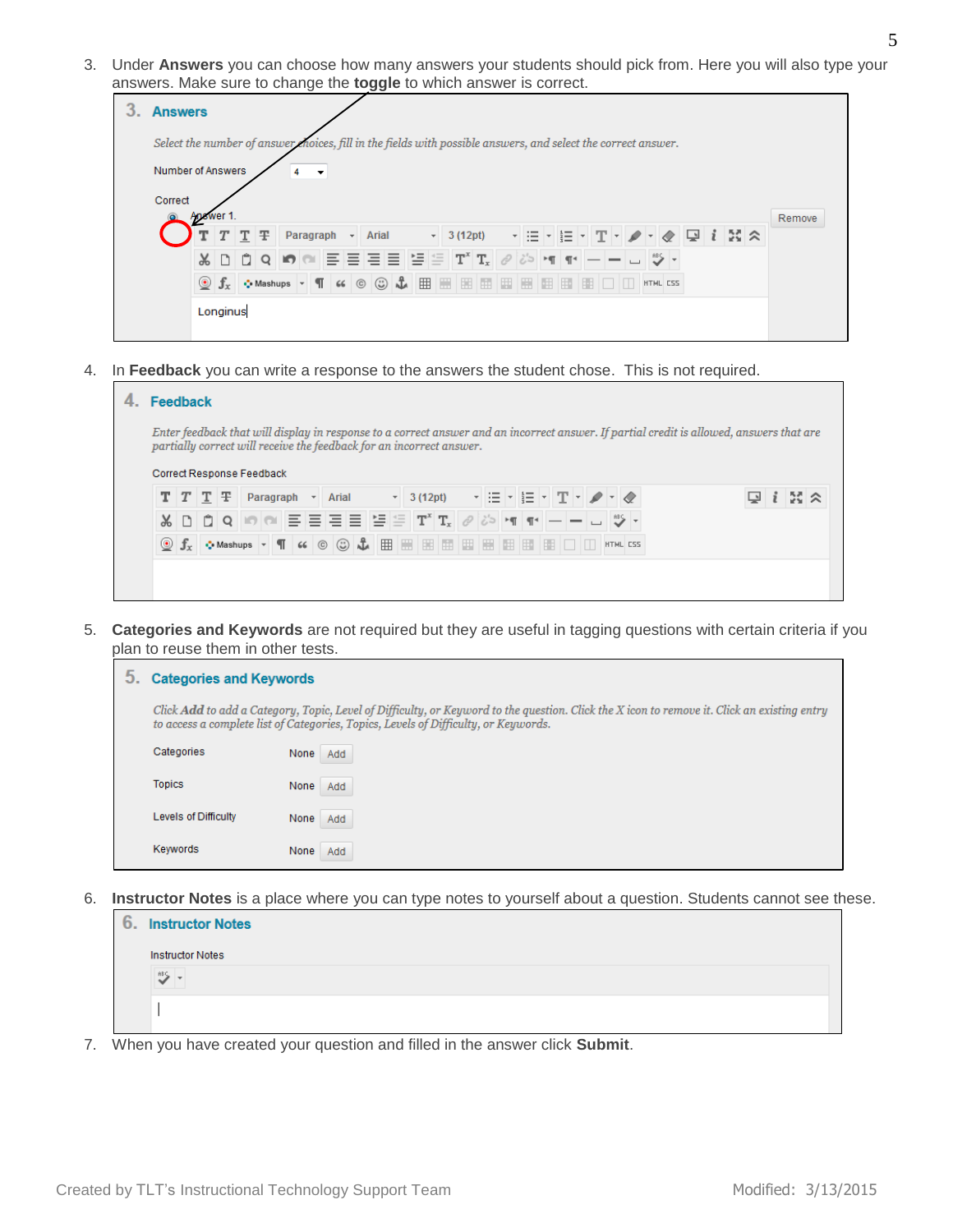8. You are brought back to the Test Canvas page. At a quick glance you will see the question and correct answer. To change anything about your question or answer click on the chevron above the question and then click **Edit**.

| Points<br>Delete<br>$\Box$<br>Success: Question created. <sup>3</sup> | Select All None Select by Type: - Question Type - v<br>Update<br><b>Hide Question Details</b><br>1. Multiple Choice: The author of On the Sublime is | $\odot$<br><b>Details</b><br>Edit<br>Copy<br>Delete | Points: 10 |
|-----------------------------------------------------------------------|------------------------------------------------------------------------------------------------------------------------------------------------------|-----------------------------------------------------|------------|
| Question                                                              | The author of On the Sublime is:                                                                                                                     |                                                     |            |
| Answer                                                                | C Longinus                                                                                                                                           |                                                     |            |
|                                                                       | Horace                                                                                                                                               |                                                     |            |
|                                                                       | Pope                                                                                                                                                 |                                                     |            |
|                                                                       | Johnson                                                                                                                                              |                                                     |            |

## **Short Answer Questions**

1. Click on **Create Question**. You will see a blue box with different question types. Click on **Short Answer**.

| Create Question $\vee$         | <b>Reuse Questi</b> |
|--------------------------------|---------------------|
| <b>Calculated Formula</b>      |                     |
| <b>Calculated Numeric</b>      |                     |
| Either/Or                      |                     |
| Essay                          |                     |
| <b>File Response</b>           |                     |
| <b>Fill in Multiple Blanks</b> | question            |
| Fill in the Blank              |                     |
| <b>Hot Spot</b>                |                     |
| <b>Jumbled Sentence</b>        |                     |
| Matching                       |                     |
| Multiple Answer                |                     |
| <b>Multiple Choice</b>         |                     |
| Opinion Scale/Likert           |                     |
| Ordering                       |                     |
| Quiz Bowl                      |                     |
| <b>Short Answer</b>            |                     |
| <b>True/False</b>              |                     |

2. You are now on the **Create/Edit Question** Page. On this page you can put in the **Question Text**.

|  | Question Title         |           |                                |            |  |  |  |                      |  |         |       |  |
|--|------------------------|-----------|--------------------------------|------------|--|--|--|----------------------|--|---------|-------|--|
|  | <b>X</b> Question Text |           |                                |            |  |  |  |                      |  |         |       |  |
|  | $T$ $T$ $T$ $\mp$      | Paragraph | $\overline{\phantom{a}}$ Arial | $-3(12pt)$ |  |  |  | HE HE HT HA H $\ell$ |  | نتا اسا | -ಟಿ ৯ |  |
|  |                        |           |                                |            |  |  |  |                      |  |         |       |  |
|  |                        |           |                                |            |  |  |  |                      |  |         |       |  |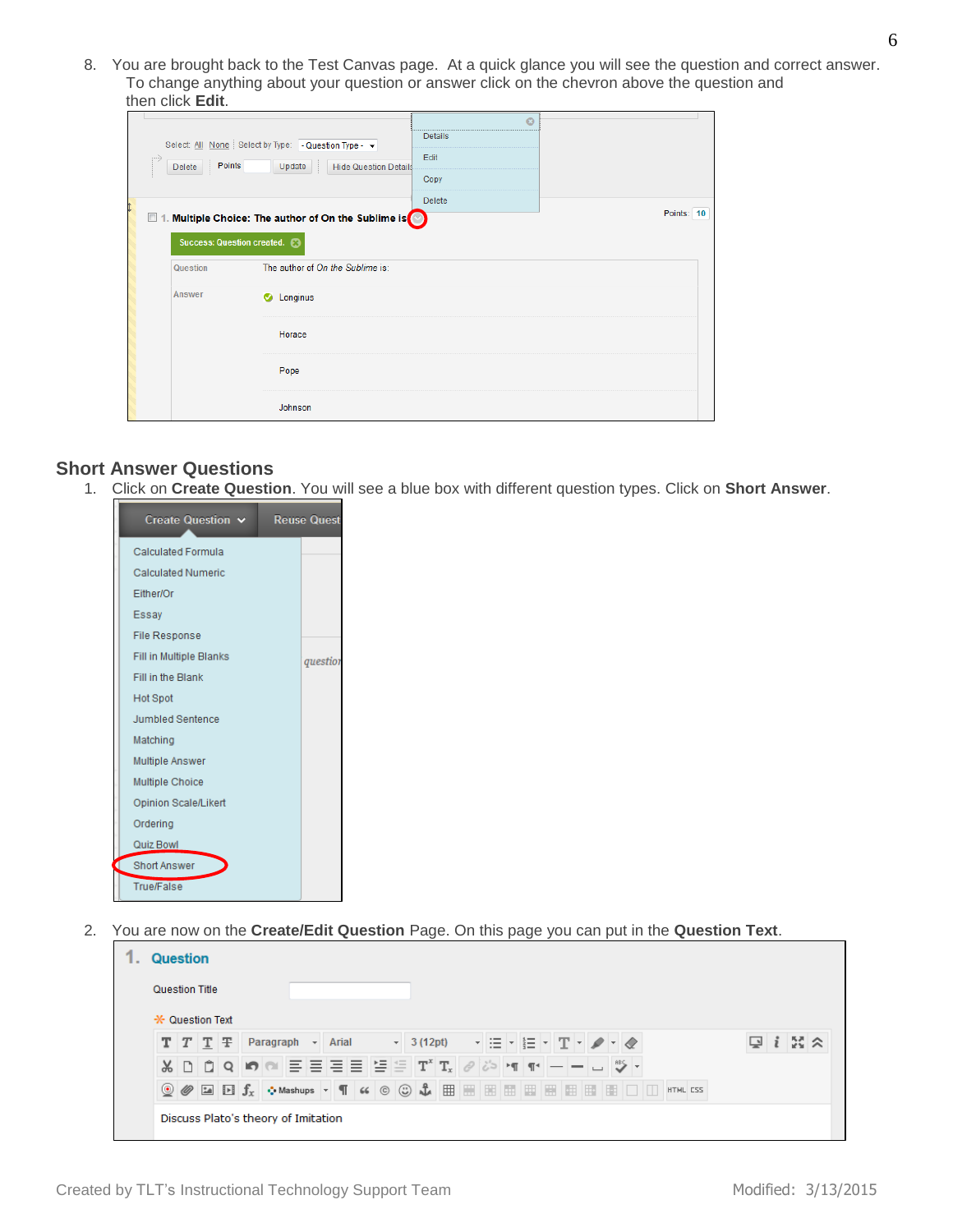3. Under **Answer** you can put a sample of what a correct response would look like. Here you can also set what size space you would like your students to have to type in their response.

| 2. | <b>Answer</b>                                                                                                                    |  |
|----|----------------------------------------------------------------------------------------------------------------------------------|--|
|    | Enter an answer to provide an example of a correct response.                                                                     |  |
|    | Set the number of rows that $3 -$<br>will display in the answer<br>field.<br><b>Answer Text</b>                                  |  |
|    | $i \approx \approx$<br>$T$ $T$ $T$ $F$<br>▼ 三 ▼ 포 ▼<br>十三<br>⊡<br>Paragraph<br>$\mathbf{A}$ Arial<br>$-$ 3 (12pt)                |  |
|    | $  \phi  _2  \equiv  \equiv  \equiv  \equiv  \Gamma^x \mathbf{T}_x  _2  \phi  _2$ [세 11]<br>$\frac{AB\zeta}{2}$ +<br><b>XDDQ</b> |  |
|    | ◇Mashups ▼ ¶ 66 © © ↓ 囲 囲 囲 囲 囲 囲 囲 囲<br>$\odot$ $f_x$<br><b>EE Q Q</b><br>HTML CSS                                              |  |
|    |                                                                                                                                  |  |

4. **Rubrics** allow you to set up criteria for what you think constitutes a good response. **Rubrics** can be displayed to students during the test as a reminder of what constitutes a good answer and when grading you can fill out the categories of the rubric to see what score the student gained.

| $\sqrt{2}$<br>ັ | <b>Rubrics</b> |             |                         |                                |
|-----------------|----------------|-------------|-------------------------|--------------------------------|
|                 | Add Rubric $*$ |             |                         |                                |
|                 | Name           | <b>Type</b> | <b>Date Last Edited</b> | <b>Show Rubric to Students</b> |

- 5. **Categories and Keywords** are not required but they are useful in tagging questions with certain criteria if you plan to reuse them in other tests.
- 6. **Instructor Notes** is a place where you can type notes to yourself about a question. Students cannot see these.
- 7. When you have created your question and filled in the answer click **Submit**.

# **Test Canvas Page**

Now that you have some questions added to your test you can begin to explore features of the **Test Canvas** page. Some of these features include setting question point value, deleting unwanted questions, and ordering questions.

**Changing the point value of the questions:** it can be done in two ways, individually or as a group:

 To change the point value of an individual question, **click on the points value on the right side** of the question. A blue box will come up and you can put in the corrected value and Submit the change. (You can set Extra Credit Points by checking the box next to the point value)

|          | 1. Multiple Choice: The author of On the Sublime is: 0 | Update Points 10 Extra Credit Cancel<br><b>Submit</b> |
|----------|--------------------------------------------------------|-------------------------------------------------------|
| Question | The author of On the Sublime is:                       |                                                       |

 To change the point value of a group of questions, **check the boxes next to the question** and **type in the changed value at the top of the screen**. Click **Update** and the point values for the selected questions will be changed.

|          |                        | quootiono will bo onangoa.                                   |  |
|----------|------------------------|--------------------------------------------------------------|--|
|          |                        | Select: All None Select by Type: - Question Type - v         |  |
| 1.1111   | Point<br><b>Delete</b> | Update<br><b>Hide Question Details</b>                       |  |
| $\Box$ 1 |                        | Points:<br>Multiple Choice: The author of On the Sublime is: |  |
|          | Question               | The author of On the Sublime is:                             |  |
|          | Answer                 | Longinus                                                     |  |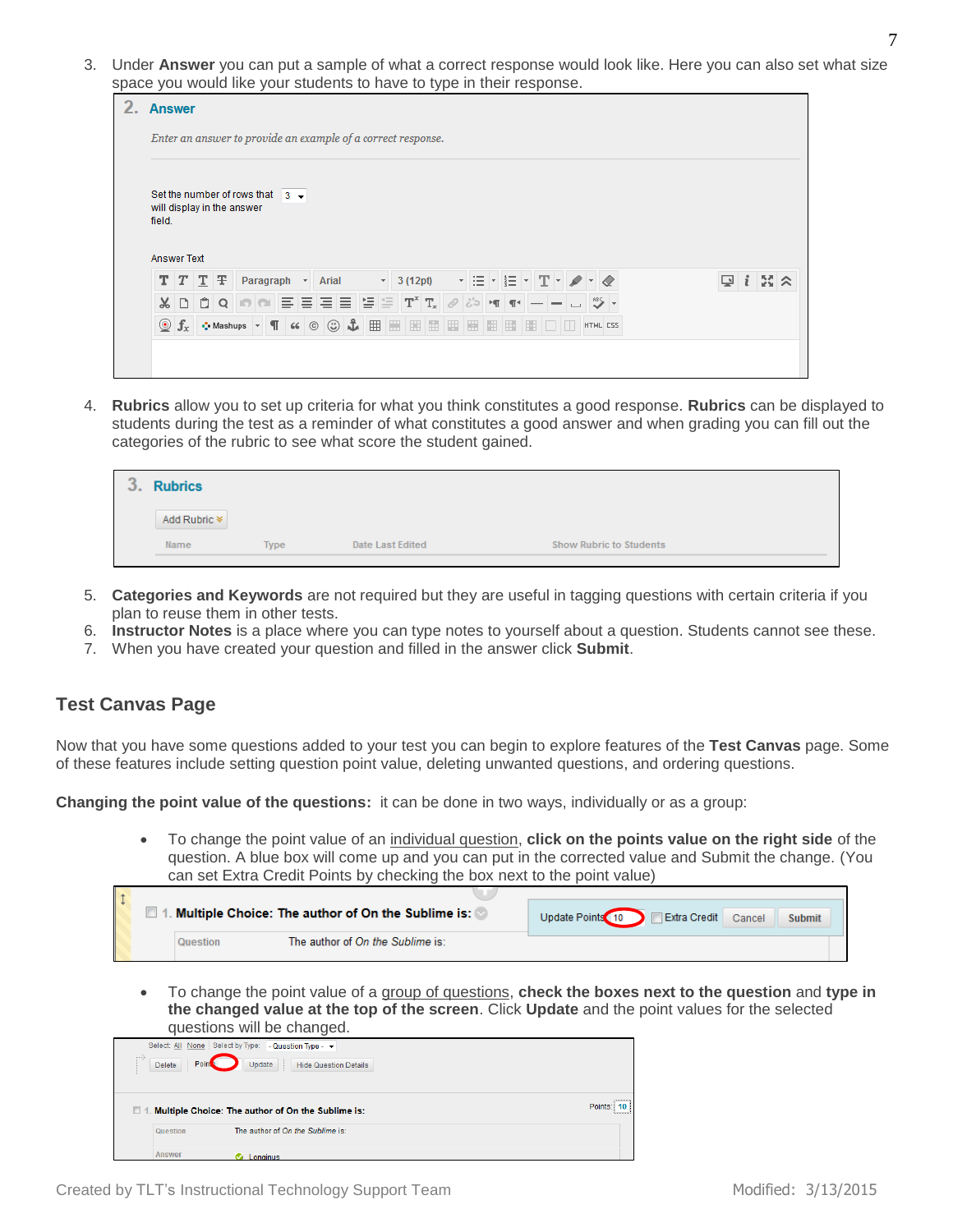#### **Delete a question from the Test Canvas:**

check the box next to the question and click the **Delete** button.

|             | <b>Delete</b> | Points | Update   | <b>Hide Question Details</b>                      |  |
|-------------|---------------|--------|----------|---------------------------------------------------|--|
|             |               |        |          |                                                   |  |
|             |               |        |          |                                                   |  |
| $\nabla$ 1. |               |        |          | Multiple Choice: The author of On the Sublime is: |  |
|             | Question      |        |          | The author of On the Sublime is:                  |  |
|             | <b>Answer</b> |        |          |                                                   |  |
|             |               |        | Longinus |                                                   |  |

#### **Change the order of questions:**

To move questions to a different order in the test move your cursor over the double headed arrows to the left over the question you wish to move. Your cursor will change and you can click and drag the question to your desired location.

| G | Question | 7 1. Multiple Choice: The author of On the Sublime is:<br>The author of On the Sublime is: | Points: 10 |
|---|----------|--------------------------------------------------------------------------------------------|------------|
|   | Answer   | Longinus<br>۰                                                                              |            |
|   |          | Horace                                                                                     |            |
|   |          | Pope                                                                                       |            |
|   |          | Johnson                                                                                    |            |

# **Deploying a Test**

When you are finished making any changes to the appearance of your test you are now ready to deploy it. To deploy it means that we are placing it in a content area where students can access it.

1. To deploy a test you must first enter a **Content Area**. **Content Areas** are parts of the Blackboard site that students can access and that you can post content to. Default titles for these areas in Blackboard are Documents and Assignments. Click on the link for **Assignments**.

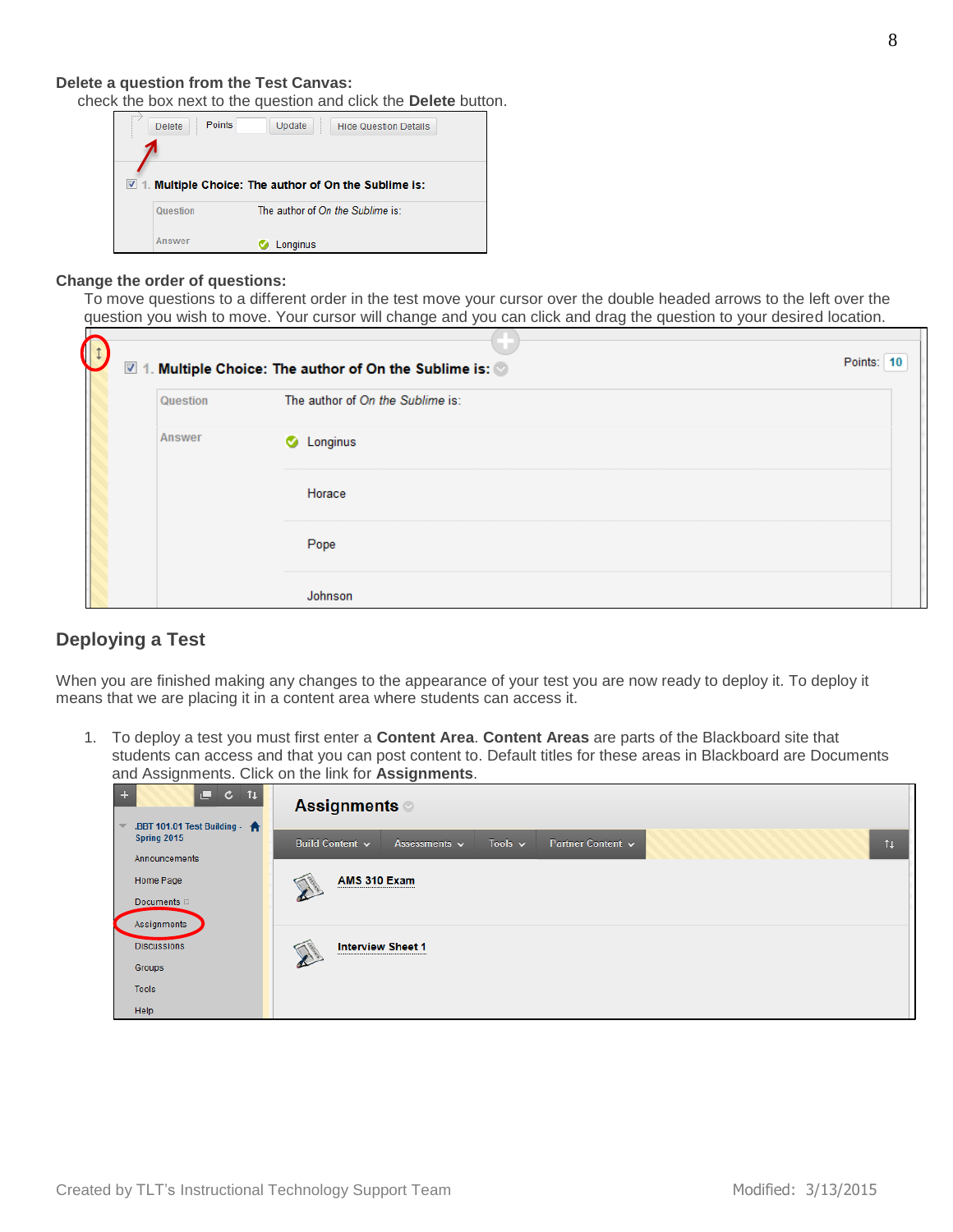2. At the top of the **Assignments** Page you will see a button for **Create Assessment**. When you hover over **Create Assessment** a blue menu will show and you will have the option for **Test**. Click on **Test**.

| <b>Assignments</b>   |                                                                      |                              |
|----------------------|----------------------------------------------------------------------|------------------------------|
| Build Content v      | Tools $\sim$<br>Assessments $\sim$                                   | Partner Content $\sim$<br>11 |
| <b>AMS 310</b><br>   | <b>Test</b><br>Survey<br>Assignment                                  |                              |
| <b>Interviev</b><br> | Self and Peer Assessment<br>McGraw-Hill Assignment<br>SafeAssignment |                              |

3. You are now on the **Create Test** Page. You will have an option to **Create a New Test** or **Add Test**. **Create a New Test** will bring you to the **Test Canvas** to create a test. The **Add Test** box will have a menu with all undeployed tests. Click on the Name of the test you just created in the **Add Test Box**.

| <b>Create Test</b><br>students to take. More Help            | Creating a test deploys the test to a content area. Once a test has been deployed, change the test options to make it available for                                                                                                      |                         |
|--------------------------------------------------------------|------------------------------------------------------------------------------------------------------------------------------------------------------------------------------------------------------------------------------------------|-------------------------|
|                                                              |                                                                                                                                                                                                                                          | <b>Submit</b><br>Cancel |
| <b>Add Test</b><br>Create a New Test<br>Add an Existing Test | Create a new test or select an existing test to deploy.<br>Create<br>- Select Test Below --<br>KOR 111 Exam<br><b>Literary Theory</b><br>Interview Sheet(1)<br>Interview Sheet(1)(1)<br>Interview Sheet $(1)(1)(1)$<br>Interview Sheet 5 |                         |

4. Click **Submit**. Your test is now deployed and you will be brought to the **Test Options** page.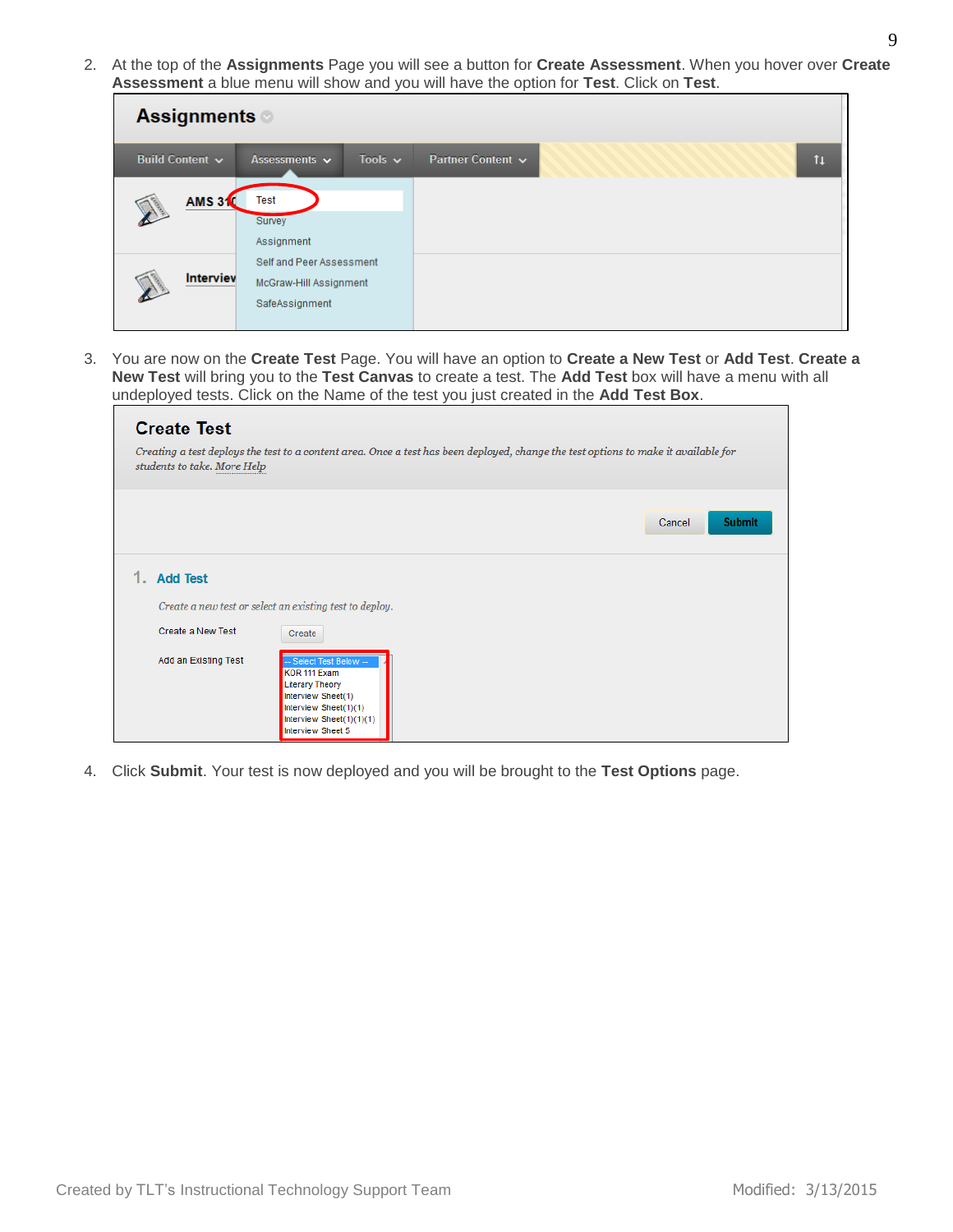# **Test Options**

Test Options are the rules and settings that control your test: how long is the test available, is there a password, how many times the student can take the test and more. By default Blackboard sets a new test as unavailable.

1. The first section of the page is the **Test Information**. Here you can change the name of the test and provide a description in the text box for your students. You can also choose if you want the test displaying within the Blackboard site or as a separate window.

| <b>Test Information</b>         |                                                                     |  |  |  |                        |       |  |  |  |  |                                                                                                                                                          |  |  |  |  |  |  |  |   |                   |  |
|---------------------------------|---------------------------------------------------------------------|--|--|--|------------------------|-------|--|--|--|--|----------------------------------------------------------------------------------------------------------------------------------------------------------|--|--|--|--|--|--|--|---|-------------------|--|
| * Name                          |                                                                     |  |  |  | <b>Literary Theory</b> |       |  |  |  |  |                                                                                                                                                          |  |  |  |  |  |  |  |   |                   |  |
| Choose Color of Name            |                                                                     |  |  |  |                        | Black |  |  |  |  |                                                                                                                                                          |  |  |  |  |  |  |  |   |                   |  |
| <b>Content Link Description</b> |                                                                     |  |  |  |                        |       |  |  |  |  |                                                                                                                                                          |  |  |  |  |  |  |  |   |                   |  |
|                                 | $T$ $T$ $T$ $T$ Paragraph $\rightarrow$ Arial                       |  |  |  |                        |       |  |  |  |  | $\mathbf{r}$ 3 (12pt) $\mathbf{r}$ $\equiv$ $\mathbf{r}$ $\equiv$ $\mathbf{r}$ $\equiv$ $\mathbf{r}$ $\mathbf{T}$ $\mathbf{r}$ $\mathbf{r}$ $\mathbf{r}$ |  |  |  |  |  |  |  | Ç | $i \times \infty$ |  |
|                                 | ᇮ 미 ㅎ ㅇ  ㅇ  ㅇ  ㅌ ㅌ ㅌ ㅌ 'ㅌ드 'ㅍ' ㅠ   "   "ㅇ ' ㅇ ㅋ   ㅠ ㅡ ㅡ ㅡ   ㅠ '' ㅜ' |  |  |  |                        |       |  |  |  |  |                                                                                                                                                          |  |  |  |  |  |  |  |   |                   |  |
|                                 |                                                                     |  |  |  |                        |       |  |  |  |  |                                                                                                                                                          |  |  |  |  |  |  |  |   |                   |  |
|                                 | The test will be available for one week. You will have two attempts |  |  |  |                        |       |  |  |  |  |                                                                                                                                                          |  |  |  |  |  |  |  |   |                   |  |
| Path: p                         |                                                                     |  |  |  |                        |       |  |  |  |  |                                                                                                                                                          |  |  |  |  |  |  |  |   | Words:13          |  |

The second section of the page is **Test Availability**. Here you can make the test available for students, add announcements for the test, allow multiple attempts, force completion and set timers. You also have the option to set a password for a test, this is useful if more time is needed for a test for ADA compliance or if a student needs to make a test up.



For successful deployment consider the following:

- 1. Make the link available  $=$  Yes This will make the Test available to students as soon as you click the submit button. If you'd like the test to be available at a later time use the Display After option as well as Make the Link Available  $=$  Yes.
- 2. Force Completion should be used sparingly. In case the user has accidently closed the browser or has been booted off, the instructor would have to reset the session. Consider using the Set Timer option.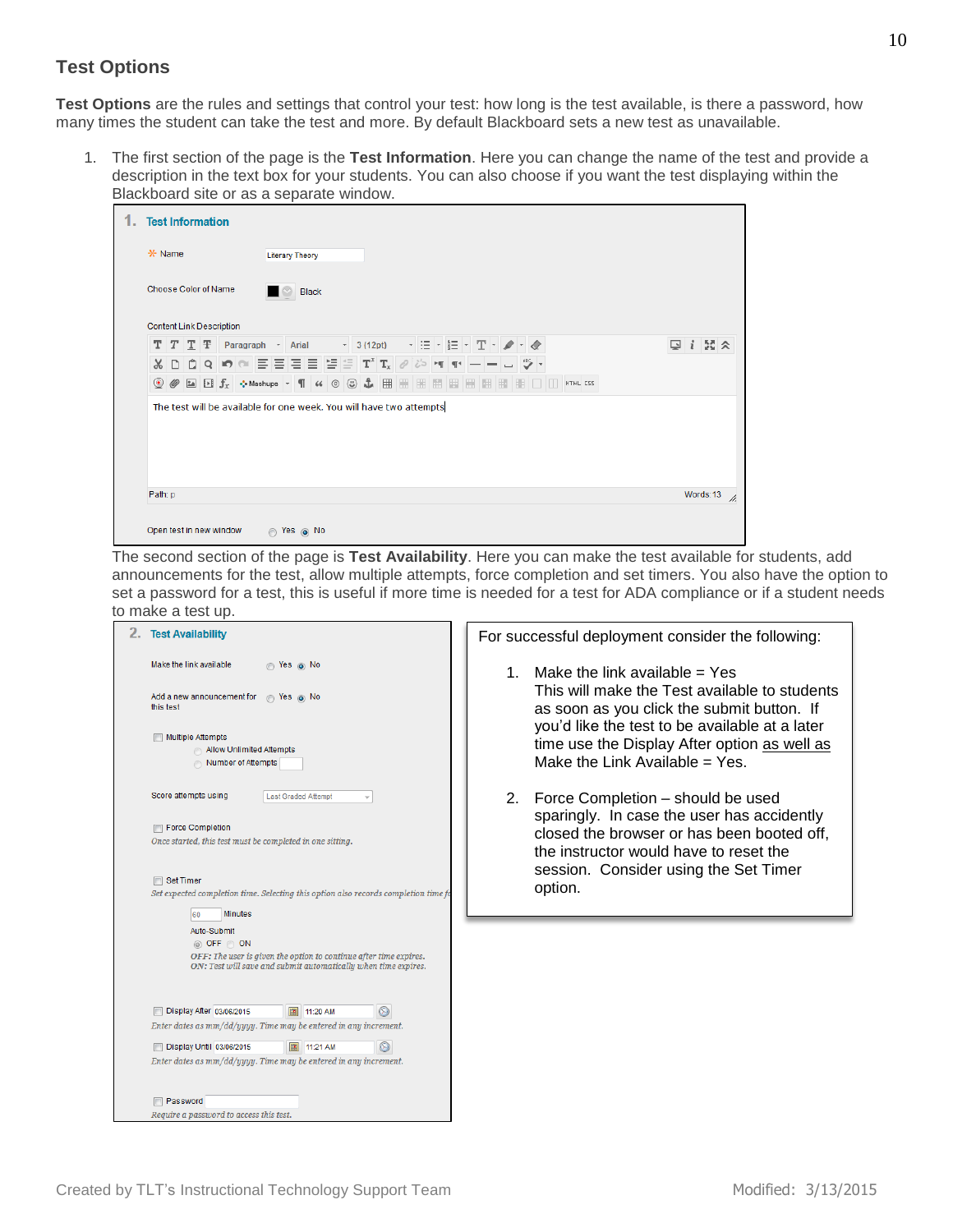2. In the third section, Test Availability Exceptions, you can allow a student to have additional time or an extended deadline, this can also disable the force completion option. Different options will appear based on the settings you set in the Test Options above.

| <b>Test Availability Exceptions</b>                                                                                                                                                                                                                                                                                                                                                                                       |
|---------------------------------------------------------------------------------------------------------------------------------------------------------------------------------------------------------------------------------------------------------------------------------------------------------------------------------------------------------------------------------------------------------------------------|
| Click Add User or Group to search for course users and groups to add to the exception list. Timer and force completion must be enabled in the<br>previous test availability step to enable those settings for exceptions. If you choose to use groups, you must make the group unavailable if you do<br>not want students to see group members. Click <b>Remove all Exceptions</b> to delete all exceptions for the test. |
| Add User or Group                                                                                                                                                                                                                                                                                                                                                                                                         |

 Click on Add User or Group to pull up a class roster and list of your groups. Check the box next to the individuals or groups that you want to set an exemption for then click Submit.

| <b>Add User or Group</b>     |                       |            |                           |
|------------------------------|-----------------------|------------|---------------------------|
| Search: Any<br>V Not Blank V | Go                    |            |                           |
| F<br>User or Group           | User ID or Group Name | First Name | <b>Last Name</b> $\nabla$ |
| ▁<br>$\boxed{\mathbf{v}}$    | Pippi Longstocking    | Pippi      | Longstocking              |

 You will return to the test options page and see the options available for you to set next to the individual's name or the group name.

| Name               | Attempts                          | <b>Timer</b>                    | Availability |  |
|--------------------|-----------------------------------|---------------------------------|--------------|--|
| Pippi Longstocking | Multiple Attempts $\rightarrow$ 2 | $\nabla$ 60<br>圓<br>Auto Submit |              |  |

- $\circ$  Under Attempts you can set if they should have a single attempt or multiple attempts and how many.
- o Under Timer you can set the amount of time the student has and if the test is set to be automatically submitted.
- o Under availability you can set the extended availability dates for your students to access the test.
- o Click the "x" to delete the student from the exception list.
- 3. In the fourth section, **Due Date**, you can set the test so that any tests completed after the date and time specified are marked as late by the system. It is important to set the time as well as the date. **NOTE:** This will send out emails to all of your students indicating that the deadline has passed, this includes students who have completed their assignment.

| Due Date                                                                                                           |  |  |  |  |  |  |
|--------------------------------------------------------------------------------------------------------------------|--|--|--|--|--|--|
| Set the date the assessment is due. Optionally, do not allow students to take a test once the due date has passed. |  |  |  |  |  |  |
| Submissions are accepted after this date, but are marked <b>Late</b> .                                             |  |  |  |  |  |  |
| 匾<br>Due Date                                                                                                      |  |  |  |  |  |  |
| Enter dates as mm/dd/yyyy. Time may be entered in any increment.                                                   |  |  |  |  |  |  |
| Do not allow students to start the Test if the due date has passed.                                                |  |  |  |  |  |  |
| Students will be unable to start the Test if this option is selected.                                              |  |  |  |  |  |  |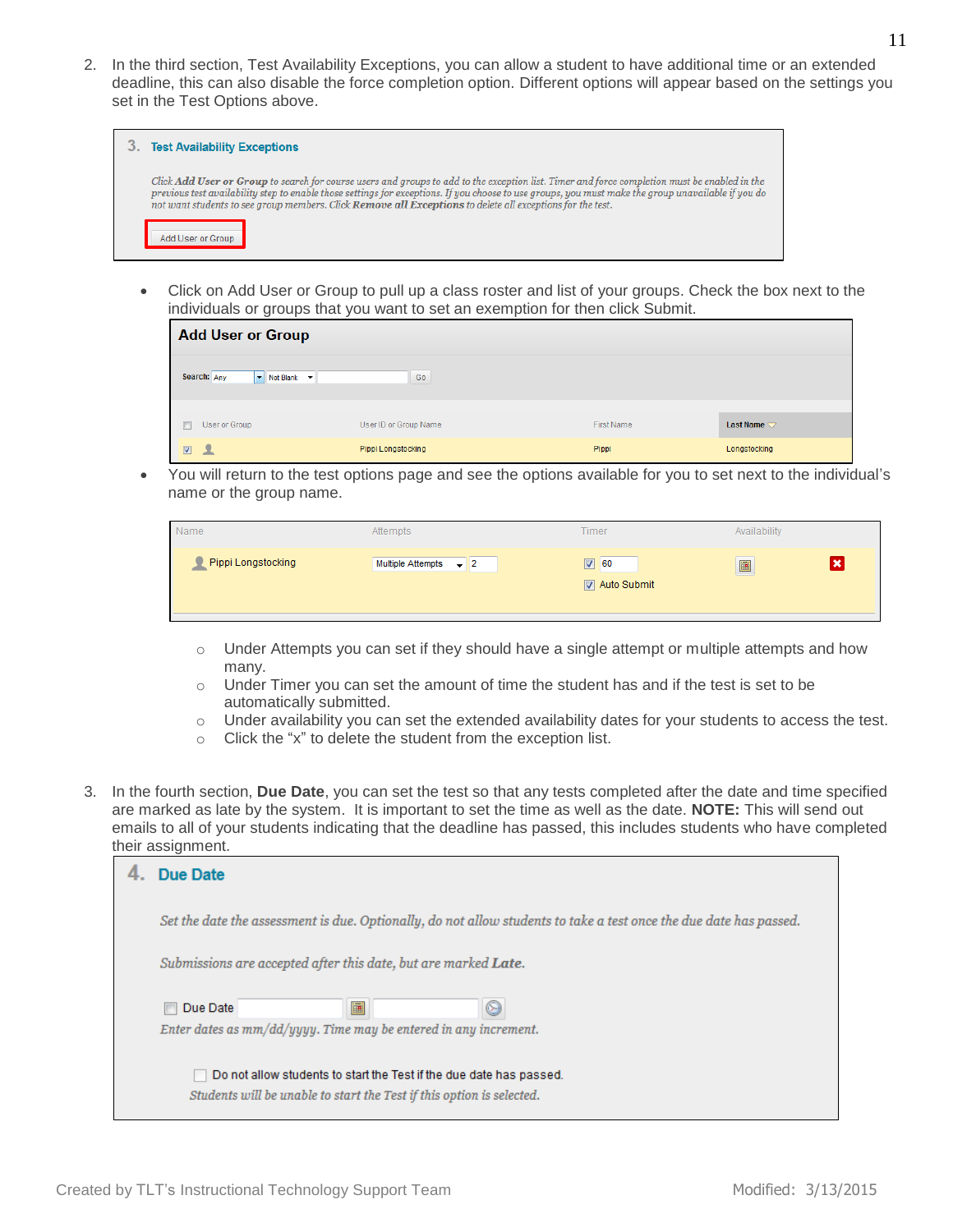4. The fifth section **Self-assessment Options** allows you to set up options for if this test is being conducted as a student's self-assessment and keep the score separate from other grades and keep the scores from the instructor.

| <b>Self-assessment Options</b>                                                                                                                                                                                                                   |  |  |  |  |
|--------------------------------------------------------------------------------------------------------------------------------------------------------------------------------------------------------------------------------------------------|--|--|--|--|
| If this test is a self-assessment, choose to include or hide the scores in the Grade Center. NOTE: If an instructor decides to include the test in the<br>Grade Center after it was hidden, all prior attempts will be deleted.                  |  |  |  |  |
| $\boxed{\mathbb{Z}}$ Include this Test in Grade Center score calculations<br>Grade Center items excluded from summary calculations are also excluded from weighting. Also note that if some weighted items are included in                       |  |  |  |  |
| calculations and other weighted items are not, grade weight calculations will be skewed.                                                                                                                                                         |  |  |  |  |
| Hide results for this test completely from the instructor and the Grade Center<br>If this option is selected, the instructor will not be able to see any student grades, view answers, aggregate results, or download result details. To protect |  |  |  |  |
| student privacy, this choice cannot be reversed later without deleting all attempts.                                                                                                                                                             |  |  |  |  |

5. The sixth section **Show Test Results and Feedback to Students** allows you select which type of feedback you would like your students to receive upon completing the test. You can set up to 2 rules

| б. | <b>Show Test Results and Feedback to Students</b>                                                                                                                              |                          |                               |                          |                                         |
|----|--------------------------------------------------------------------------------------------------------------------------------------------------------------------------------|--------------------------|-------------------------------|--------------------------|-----------------------------------------|
|    | Test results and feedback are available to students after they complete a test. Set up to two rules to show results and feedback. Rules occur based<br>on the events selected. |                          |                               |                          |                                         |
|    | When $(i)$                                                                                                                                                                     | Score per Question $(i)$ | Answers $(i)$                 | Feedback $(i)$           | Show Incorrect Questions $\binom{?}{1}$ |
|    | After Submission<br>▼                                                                                                                                                          | $\blacktriangledown$     | All Answers Correct Submitted | $\overline{\phantom{a}}$ |                                         |
|    | $---Chonese---$<br>▼                                                                                                                                                           | $\Box$                   | All Answers Correct Submitted | $\blacksquare$           |                                         |

- Under **When** you can set the timing for when students are allowed to access information about their tests, when they are completed.
	- o **After Submission** After a student submits their test.
	- $\circ$  **One Time View** Once a student completes their test they have one opportunity to look at this information.
	- o **On a Specific Date** After a specific date the students can see answer responses and feedback.
	- o **After Due Date** If you set a due date above, once this date passes the students have access to their responses and feedback.
	- o **After Availability End Date** If you set an availability end date, once this date passes the students will have access to their results.
	- o **After Attempts are Graded** Once attempts are graded the students have access.
	- Checking **Score Per Question** will show the students how much each question was worth.
- Under **Answers** you have different options to allow what students can view.
	- o **All Answers** Shows all possible answers to a question.
	- o **Correct** Shows the correct answer to a question.
	- o **Submitted** Shows the answer the student submitted to a question.
- Checking **Feedback** shows any feedback that you have added to questions.
- Checking **Show Incorrect Questions** will show the students the questions they answered incorrectly.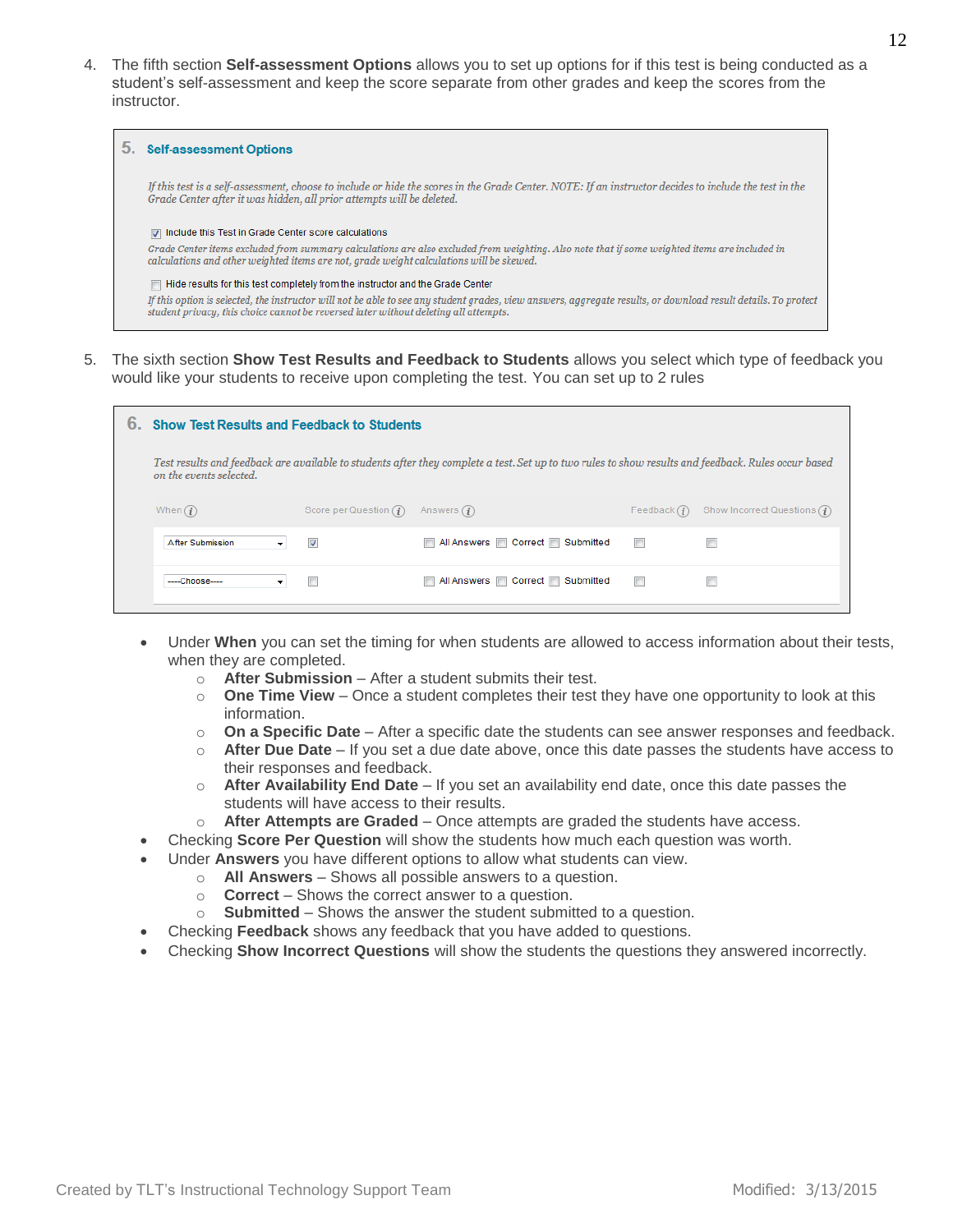6. The seventh section is **Test Presentation**, which affects how the students see the actual test when they are taking it.



7. Click **Submit** to complete your test and you are finished! You have created and deployed your test.

## **Viewing Class Test Scores:**

For this section we will be viewing the class test scores.

- 1. Under the **Control Panel**, click on **Grade Center** then Click on **Full Grade Center**.
- 2. A spreadsheet view of all your enrolled students and assignments will appear. Look for the name of your test in the column headers. You may need to scroll to the right to see the column.
- 3. Under the header the students results will populate as they take the test. If the test is self-grading their score will appear in the box. If their test is not selfgrading (Short answer and Essay type questions are not self-grading) you will see a green exclamation point indicating the assessment has been completed. If the test is in progress you will see a pencil and notepad symbol indicating the test is in progress.



| <b>Last Name</b> | <b>Eirst Name</b> | $\boxtimes$ Course Comme $\boxtimes$ World History | ४।    |
|------------------|-------------------|----------------------------------------------------|-------|
| Longstocking     | Pippi             | --                                                 | 16.00 |
| Skywalker        | Luke              | --                                                 | $ -$  |
| Selected Rows: 0 |                   |                                                    |       |

#### **Viewing Test Statistics:**

For this section we will be viewing the class test statistics.

- 1. Under the **Control Panel**, click on **Grade Center** then Click on **Full Grade Center**.
- 2. A spreadsheet view of all your enrolled students and assignments will appear. Look for the name of your test in the column headers. You may need to scroll to the right to see the column.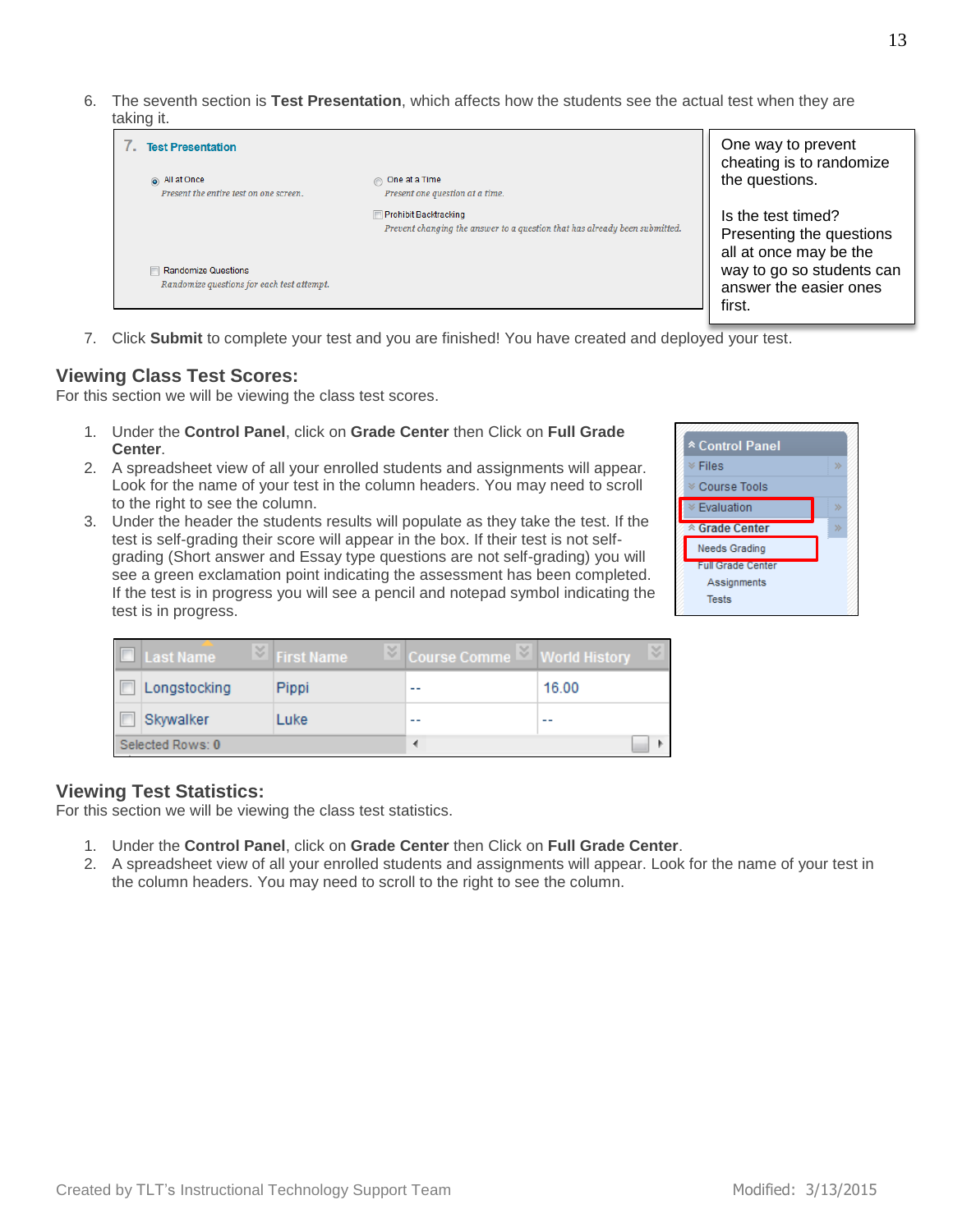3. In the header click on the Chevron button to the right of the title. In the menu click on **Attempts Statistics**.



4. This view will pull up a summary view of student questions and responses to question. You will see the question and across from it you will see the answers and how many students in the class responded to each question.

| <b>Test Statistics: World History</b>                                                                                                                                                                                                                                        |                                                                                    |                                  |  |  |
|------------------------------------------------------------------------------------------------------------------------------------------------------------------------------------------------------------------------------------------------------------------------------|------------------------------------------------------------------------------------|----------------------------------|--|--|
| The statistics are calculated based only on the attempts being used in the grading option (Last attempt, First attempt, Lowest Score,<br>Highest Score, or Average of Scores). If Average of Scores is the grading option, then all attempts are included in the statistics. |                                                                                    |                                  |  |  |
| Name                                                                                                                                                                                                                                                                         | <b>World History</b>                                                               |                                  |  |  |
| Score                                                                                                                                                                                                                                                                        | 16                                                                                 |                                  |  |  |
| Attempts                                                                                                                                                                                                                                                                     | 1 (Total of 1 attempts for this assessment)                                        |                                  |  |  |
| <b>Graded Attempts</b>                                                                                                                                                                                                                                                       | 1                                                                                  |                                  |  |  |
| Attempts that Need Grading                                                                                                                                                                                                                                                   | 0                                                                                  |                                  |  |  |
| Instructions                                                                                                                                                                                                                                                                 |                                                                                    |                                  |  |  |
| <b>Alignments</b>                                                                                                                                                                                                                                                            |                                                                                    |                                  |  |  |
| <b>Question 1: Multiple Choice</b>                                                                                                                                                                                                                                           |                                                                                    | <b>Average Score 1</b><br>points |  |  |
|                                                                                                                                                                                                                                                                              | Who was the sculptor of Bacchus, Sleeping Cupid, Madonna of the Stairs, and David? |                                  |  |  |
| Correct                                                                                                                                                                                                                                                                      |                                                                                    | <b>Percent Answered</b>          |  |  |
| Donatello                                                                                                                                                                                                                                                                    |                                                                                    | 0%                               |  |  |
| Leonardo da Vinci                                                                                                                                                                                                                                                            |                                                                                    | 0%                               |  |  |
| Giotto                                                                                                                                                                                                                                                                       |                                                                                    | 0%                               |  |  |
| ☑<br>Michaelangelo                                                                                                                                                                                                                                                           |                                                                                    | 100%                             |  |  |
| Unanswered                                                                                                                                                                                                                                                                   |                                                                                    | 0%                               |  |  |

#### **Viewing Test Results:**

For this section we will be viewing individual test results.

- 1. Under the **Control Panel**, click on **Grade Center** then Click on **Full Grade Center**.
- 2. A spreadsheet view of all your enrolled students and assignments will appear. Look for the name of your test in the column headers. You may need to scroll to the right to see the column.
- 3. Once you have found the correct column scroll down to the student you wish to review and move your mouse cursor over the cell containing their grade (for an auto graded test) or the Needs Grading Icon (for short answer and essay questions). A chevron will appear to the right of their score click on it. In the blue menu click on **View Attempt (Date)**.

|                                                    | Grade Information Bar |                   |    |                     |                                                                  |  |
|----------------------------------------------------|-----------------------|-------------------|----|---------------------|------------------------------------------------------------------|--|
|                                                    | $\Box$ Last Name      | <b>First Name</b> |    |                     | Interview Sheet Y Literary Theory Y Midterm paper Y Group 1: Gro |  |
|                                                    | Longstocking          | <b>Pippi</b>      | -- |                     | 12222223                                                         |  |
|                                                    | Skywalker             | Luke              | -- | $ -$                |                                                                  |  |
| Selected Rows: 0                                   |                       |                   |    | View Grade Details  |                                                                  |  |
| Move To Top<br>Email $\mathbb{Z}$<br>1, 1, 1, 1, 2 |                       |                   |    | <b>Exempt Grade</b> |                                                                  |  |
|                                                    |                       |                   |    |                     | Attempt 3/13/15                                                  |  |